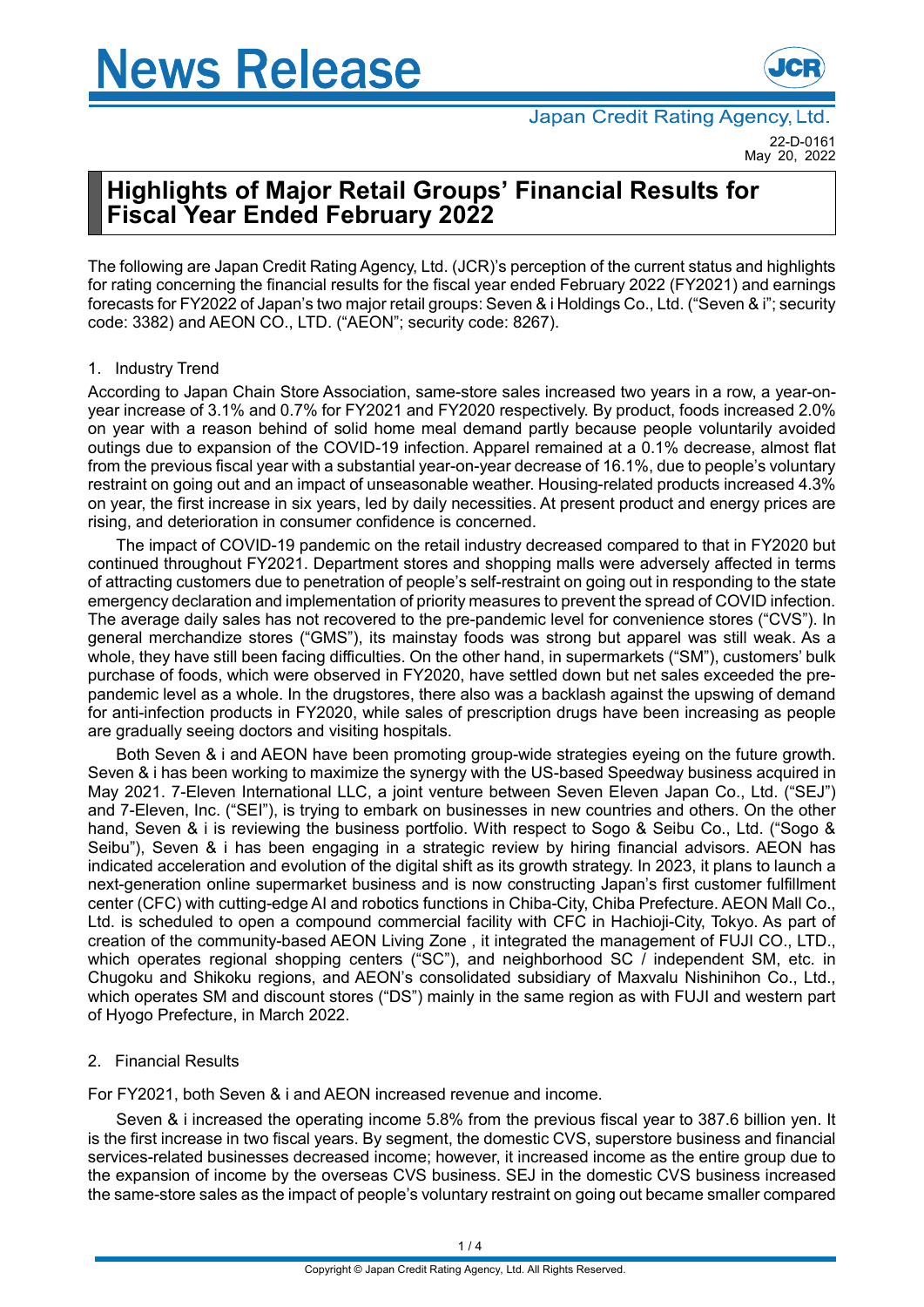

to that of the previous fiscal year and others. Despite the fact, the operating income decreased due to declining gross profit margin ratio and increased SG&A expenses. The decrease was partly attributable to increased sales composition ratio of non-foods division with relatively low gross profit margin ratio and increased personnel and utility expenses. SEI in the overseas CVS business led the entire group's performance showing that it increased operating income due partly to acquiring the revenue of the Speedway business and increased net sales of merchandize in the existing stores. Ito-Yokado Co, Ltd. ("Ito-Yokado") decreased operating income due to a decrease in net sales of merchandize in the existing stores and declined gross profit margin ratio. The impact of temporary closing became smaller compared to that of the previous fiscal year for Sogo & Seibu; however, it reported an operating loss for two fiscal years in a row.

AEON turned profitable. It also increased the operating income for the first time in two fiscal years to 174.3 billion yen, up 15.8% from the previous, and reported a net profit of 6.5 billion yen, a net loss of 71 billion yen for the previous fiscal year. By segment, businesses such as the financial services, service and specialty store, GMS and shopping center development increased income. Impacts of temporary closing and others became smaller compare to these of previous fiscal year worked positively for the service and specialty store and GMS businesses; however, the performance did not turn profitable. The shopping center development also increased income; however, the pace of performance recovery is slow due to the impact of people's voluntary restraint on going out. On the other hand, the SM business decreased income due partly to decreased same-store sales of major companies, among others; however, the operating income exceeded that of FY2019.

Financial conditions at the end of FY2021, equity ratio of Seven & i declined to 34.1% from 38.4% at the end of the previous fiscal year due partly to increased interest-bearing debt in relation to the acquisition of the Speedway business. AEON's equity ratio was 8.2%, 8.5% at the end of the previous fiscal year, and where the financial services is excluded, it was 14.9%, 15.3% at the end of the previous fiscal year. The main factors causing the decline were that the equity capital decreased due to the unfavorable net profit reported, and interest-bearing debt (long-term and short-term borrowings, CPs, corporate bonds, lease obligations and installment purchase payable, etc.) excluding the financial services increased.

Both Seven & i and AEON increased capital investment for FY2021. The amount increased in the overseas CVS business and others for Seven & i, reached 439.6 billion yen, an increase of 62.3 billion yen from the previous fiscal year. The overseas and domestic CVS businesses, which Seven & i defines growth areas, accounted for 63.3% of the entire amount. AEON reported 352.5 billion yen, an increase of 51.2 billion yen from the previous fiscal year. The main factor causing the increase was a reason of cutoff date of the previous fiscal year and others (an increase of 495 billion yen from the previous fiscal year) in the Shopping Mall Development.

### 3. Highlights for Rating

Both Seven & i and AEON project to increase revenue and income for FY2022.

Seven & i expects the record-high operating income of 430 billion yen, up 10.9% from the previous fiscal year, led by the overseas CVS business. Seven & i expects full year contribution of and realization of synergy effects from the Speedway business, expansion of merchandize sales of existing stores, among others in the overseas CVS business. As for the domestic CVS business, it expect to increase the same-store sales through expansion of high value-added products, enhancement of product line-up by location, expansion of the store network, which can handles on-line convenience store services. It also incorporates a performance improvement through structural reforms of Ito-Yokado, and others in the superstore business.

AEON expects operating income of between 210 billion yen and 220 billion yen, up between 20.5% and 26.2% from the previous fiscal year. It also indicates its projection for ordinary income and net income in range considering uncertainties in the future including rising costs. Premised on the alleviation of the impact of COVID-19 pandemic, AEON projects to increase income for all the segments, and turn the operating income black for GMS and services & specialty stores businesses.

Actions taken for increasing costs including rising raw material prices are the issues to be addressed. Declining profitability and deteriorated consumer confidence are concerned hereafter. Seven & i is promoting upgrading of the products under its private brand ("PB") of Seven Premium and striving for the quality improvements. It intends to review the prices after adding values meeting the customer needs to the products. AEON announced that it would hold the prices of approximately 5,000 items of TOPVALU PB products until the end of June 2022. It is also working on re-branding of TOPVALU and also expanding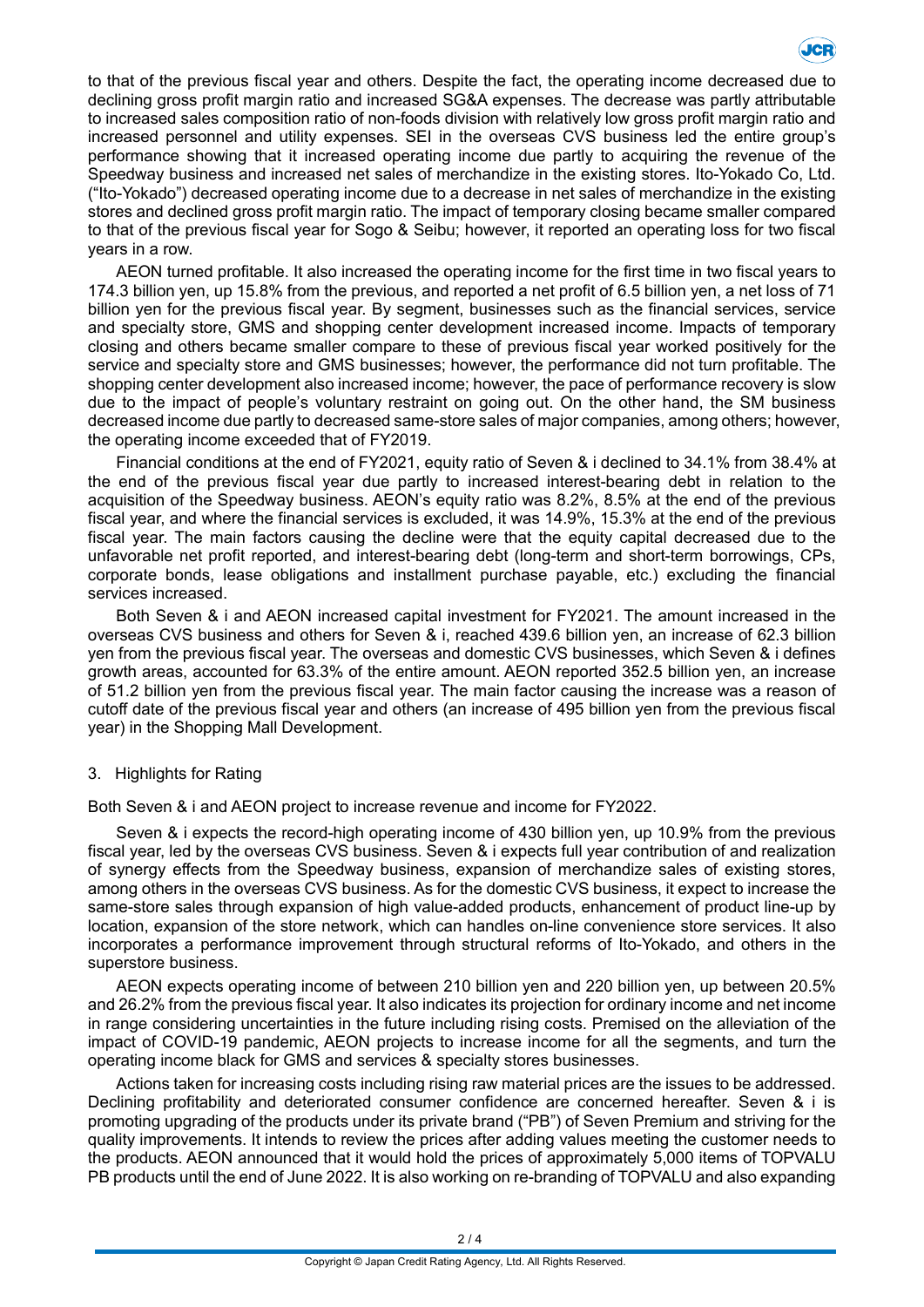

local PB products. JCR will keep an eye on the outcome of various measures including the initiative toward increasing productivity.

Initiatives for integration of stores and internet, and digitalization are important for capturing demand in the future. Seven & i is accelerating its initiative to expand the number of stores that can handle the on-line convenience store service of 7NOW aiming to offer the service nation-wide in FY2024, one year earlier than the initial plan. In 2019, AEON entered into an exclusive partnership agreement in Japan with Ocado Solutions, a subsidiary of Ocado Group plc, a UK-based company operating on-line supermarket business. As mentioned above, it is scheduled to commence the next-generation on-line supermarket business in 2023. It has also started providing integrated APP services of iAEON. JCR will monitor the status of contribution of these initiatives to the performance.

For FY2022, both Seven & i and AEON project to increase capital investment to 510.7 billion yen, an increase of 71 billion yen from the previous fiscal year, and between 450 billion yen and 500 billion yen, an increase of between 97.4 billion yen and 147.4 billion yen from the previous fiscal year, respectively. Seven & i intends to advance the investments relating to the group-wide strategies centering on the overseas CVS business (an increase of 40.7 billion yen from the previous fiscal year). AEON plans to shift its investment more to the strategic areas such as new stores in Vietnam, next generation on-line supermarket business, SM logistics center. Both companies will likely continue growth strategies over the medium term.

#### Hiroyuki Chikusa, Hiroyoshi Otsuka

(Unit: JPY100mn)

| Company     | <b>FY</b>       | <b>Operating Revenue</b> | Operating Income | Ordinary Income | Net Income<br>Attributable to<br>Owners of Parent |
|-------------|-----------------|--------------------------|------------------|-----------------|---------------------------------------------------|
| Seven & i   | 2020            | 57,667                   | 3,663            | 3,573           | 1,792                                             |
| (3382)      | 2021            | 87,497                   | 3,876            | 3,585           | 2,107                                             |
|             | 2022 (forecast) | 96,530                   | 4,300            | 4,020           | 2,400                                             |
| <b>AEON</b> | 2020            | 86,039                   | 1,505            | 1,388           | $-710$                                            |
| (8267)      | 2021            | 87,159                   | 1,743            | 1,670           | 65                                                |
|             | 2022 (forecast) | 90,000                   | 2,100-2,200      | 2,000-2,100     | 250-300                                           |

(Chart 1) Consolidated Financial Results of Two Major Retail Groups

(Source: Chart 1 through 4 were Prepared by JCR based on financial materials of above companies)

\* Figures for FY2022 (forecast) are the figures after adoption of the accounting standards for revenue recognition.

#### (Chart 2) Operating Income of Two Major Retail Groups by Segment

|                              |                  |        |             | (Unit: JPY 100 mn) |
|------------------------------|------------------|--------|-------------|--------------------|
|                              | Seven & i (3382) |        | AEON (8267) |                    |
|                              | FY2020           | FY2021 | FY2020      | FY2021             |
| GMS*                         | 296              | 187    | $-111$      | $-23$              |
| CVS                          | 3,323            | 3,832  |             |                    |
| <b>SM</b>                    | -                | ۰      | 416         | 305                |
| DS                           |                  |        | 44          | 27                 |
| <b>Financial Services</b>    | 480              | 375    | 426         | 617                |
| Development                  | -                | -      | 357         | 388                |
| Department Store / Specialty | $-174$           | $-81$  | $-176$      | $-27$              |
| Store**                      |                  |        |             |                    |
| <b>Health &amp; Wellness</b> | -                | -      | 415         | 419                |
| International                | -                |        | 60          | 55                 |
| <b>Others</b>                | -5               | $-1$   | 23          | -5                 |
| Adjustment                   | $-257$           | $-436$ | 48          | $-15$              |
| Total                        | 3,663            | 3,876  | 1,505       | 1,743              |

\* The superstore business (including SM and others) for Seven & i

\*\* The services and specialty store for AEON